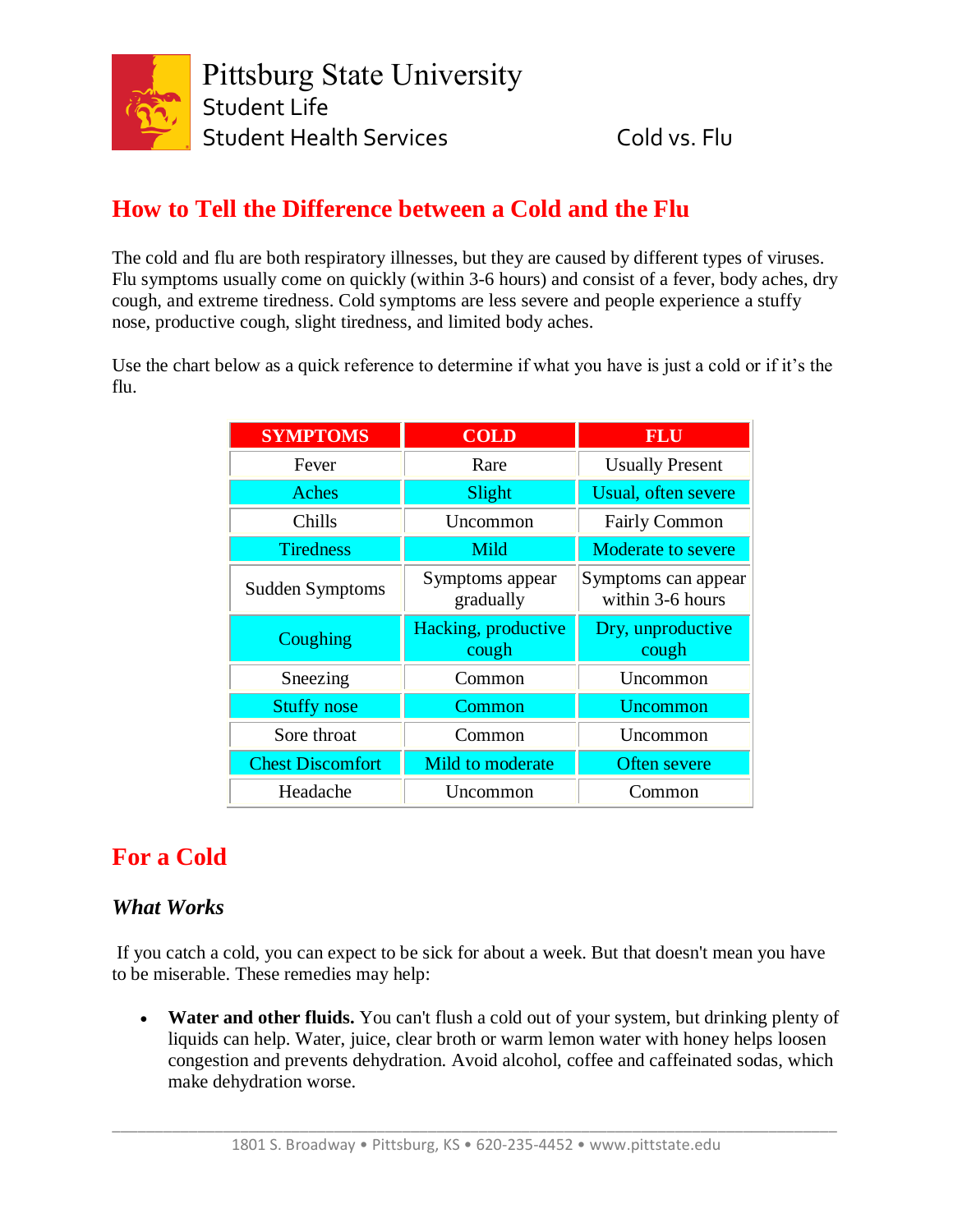

# Pittsburg State University Student Life Student Health Services Cold vs. Flu

- **Salt water.** A salt water gargle 1/2 teaspoon salt in an 8-ounce glass of warm water can temporarily relieve a sore or scratchy throat.
- **Saline nasal sprays.** Over-the-counter saline nasal sprays combat stuffiness and congestion. Unlike nasal decongestants, saline sprays don't lead to a rebound effect — a worsening of symptoms when the medication is discontinued — and most are safe and nonirritating, even for children.
- **Over-the-counter cold medications.** Nonprescription decongestants and pain relievers offer some symptom relief, but they won't prevent a cold or shorten its duration, and most have some side effects. If used for more than a few days, they can actually make symptoms worse. Keep in mind that acetaminophen (Tylenol, others) can cause serious liver damage or liver failure if taken in high doses. It's common for people to take Tylenol in addition to flu medications that also contain acetaminophen, which can lead to drug overdoses. Read the labels of any cold medication carefully to make sure you're not overdosing.
- **Humidity.** Cold viruses thrive in dry conditions another reason why colds are more common in winter. Parched air also dries the mucous membranes, causing a stuffy nose and scratchy throat. A humidifier can add moisture to your home, but it can also add mold, fungi and bacteria if not cleaned properly. Change the water in your humidifier

### *What Doesn't Work*

The list of ineffective cold remedies is long. A few of the more common ones that don't work include:

- **Antibiotics.** These destroy bacteria, but they're no help against cold viruses. Avoid asking your doctor for antibiotics for a cold or using old antibiotics you have on hand. You won't get well any faster, and inappropriate use of antibiotics contributes to the serious and growing problem of antibiotic-resistant bacteria.
- **Antihistamines.** Although antihistamines can help the runny nose, watery eyes and sneezing that occur with allergies, they have the opposite effect on cold symptoms, further drying nasal membranes and impeding the flow of mucus.
- **Not eating.** Despite the old adage "Starve a cold, feed a fever," there's no evidence that avoiding food shortens a cold's duration or reduces symptoms.

## **For the Flu**

### *What is Influenza?*

Influenza (also called flu) is a viral infection of the nose, throat, trachea, and bronchi (air passages). Outbreaks occur almost every year, usually in late fall and winter (seasonal flu). Flu viruses are almost always spread from person to person by droplets that are coughed or sneezed into the air. They can also be spread by the hands of an infected person who has touched their mouth or nose.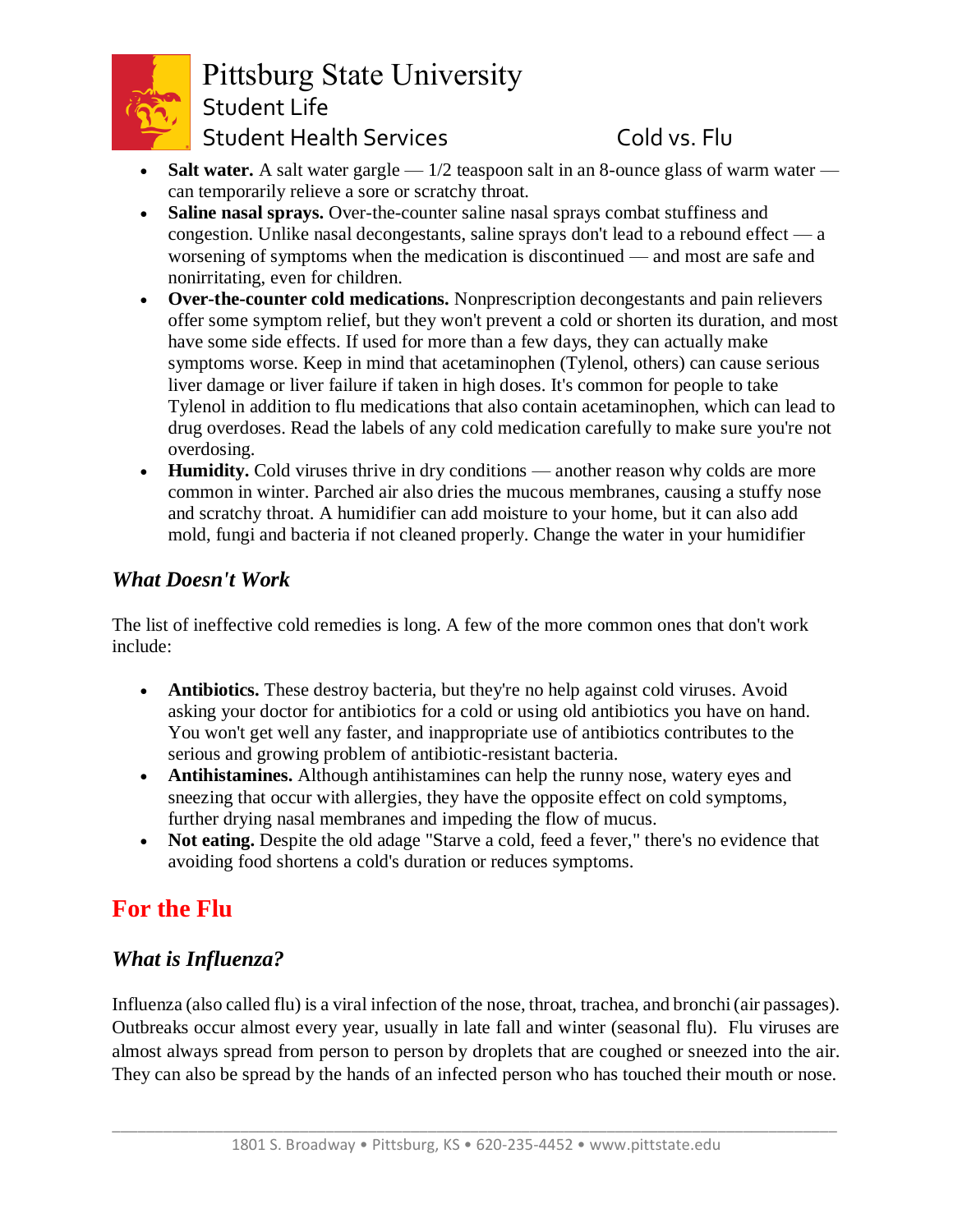

#### *What are the symptoms?*

Symptoms of seasonal flu tend to start suddenly. The usual symptoms are:

- Chills and fever (often 101 to 103 degrees F)
- Headaches and general muscle aches
- Sore throat, runny nose and cough
- Fatigue and lethargy
- Occasional vomiting and diarrhea

#### *How is the flu treated?*

Flu symptoms are usually managed at home with non-prescription medication. Get plenty of rest. Drink a lot of liquid such as water, juice, and non-caffeinated beverage. Acetaminophen or ibuprofen may be taken for control of fever and discomfort. Decongestants may help relieve runny nose. A routine prescription of anti-viral medication for mild disease, or for any case in an otherwise healthy person where hospitalization is not being considered, is discouraged strongly by the Kansas Dept. of Health and the CDC (Center for Disease Control and Prevention). Selfisolation is a CDC recommendation through the illness until free of fever (less than 100 degrees F.) occurs for 24 hours while on no fever reducing medication. If possible, college students are encouraged to return to their family homes until they no longer have fever and well enough to manage independently.

### *How long will the effects last?*

Symptoms usually last for 3-7 days. Improvement of symptoms usually begins within 2 days.

## **Should I Seek Medical Attention For Influenza?**

Most healthy people with flu-like symptoms can be managed at home with non-prescription medications, (Acetaminophen or Tylenol, and decongestants), drinking plenty of fluids, and getting plenty of rest. A routine prescription of antiviral medication for mild disease, or for any case in an otherwise healthy person where hospitalization is not being considered, is not recommended.

You should seek medical care with influenza symptoms if you have any of the following conditions:

- Chronic lung conditions, including asthma
- Pregnancy